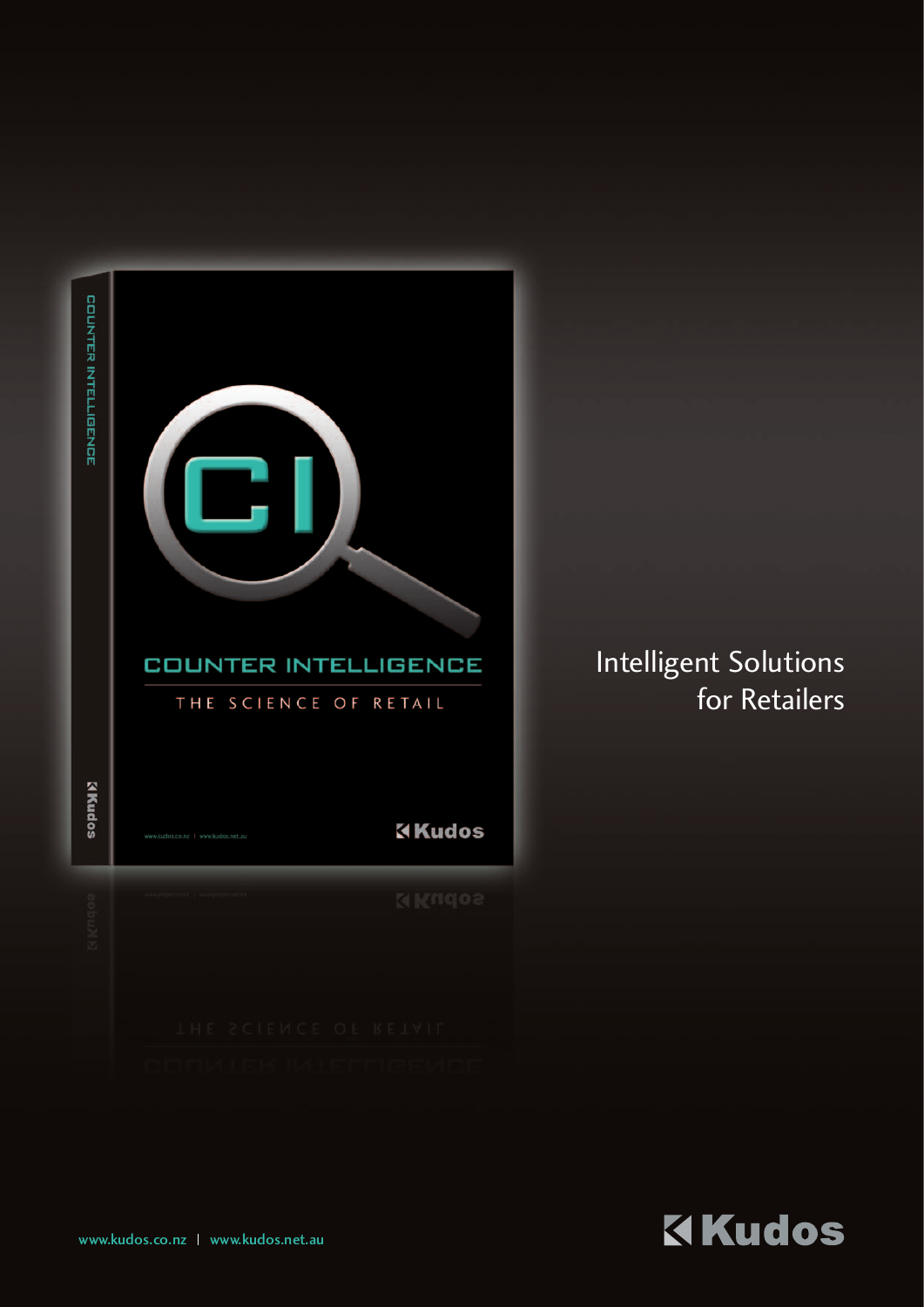**COUNTER INTELLIGENCE** is an integrated point of sale solution to help you manage operations and gain deeper insight into the business performance for your store, or entire retail chain, including the POS terminal, store operations, and the main office. This powerful software package enables you to control costs, maximize revenue, build profitable customer and supplier relationships and improve efficiency across the board.

## COUNTER INTELLIGENCE Manage Inventory more Efficiently

Extensive sales reporting helps you identify trends faster, find your best and worst sellers, and track customer buying patterns. Automated purchase order suggestions, based on the detected trends, frees up store managers, allowing them to focus on customers and staff. The tighter control over inventory, will reduce inventory costs, minimise shrinkage, and lessen the impact of having to go 'on sale'.

#### COUNTER INTELLIGENCE

## Future-proof

Kudos Solutions has been providing scalable POS and Retail Management Systems at a competitive price, for over twenty years. COUNTER INTELLIGENCE has been developed specifically for the Retail industry, with input from a variety of IT Professionals and Retail Chain Managers and their staff.

COUNTER INTELLIGENCE Office uses a genuine Relational Database Management System - Microsoft's SQL Server Database Engine built from the ground up to offer complete scalability and full redundancy. It runs on Windows therefore COUNTER INTELLIGENCE will easily fit in with your existing infrastructure.\*

COUNTER INTELLIGENCE POS uses Microsoft's Access database, for it's simplicity in installation in the single user POS environment, and for it's simplicity in replication.

So whether you own a single store, a chain of stores, a department store, or are part of a franchise operation, COUNTER INTELLIGENCE can efficently deliver the information you need to be more successful.

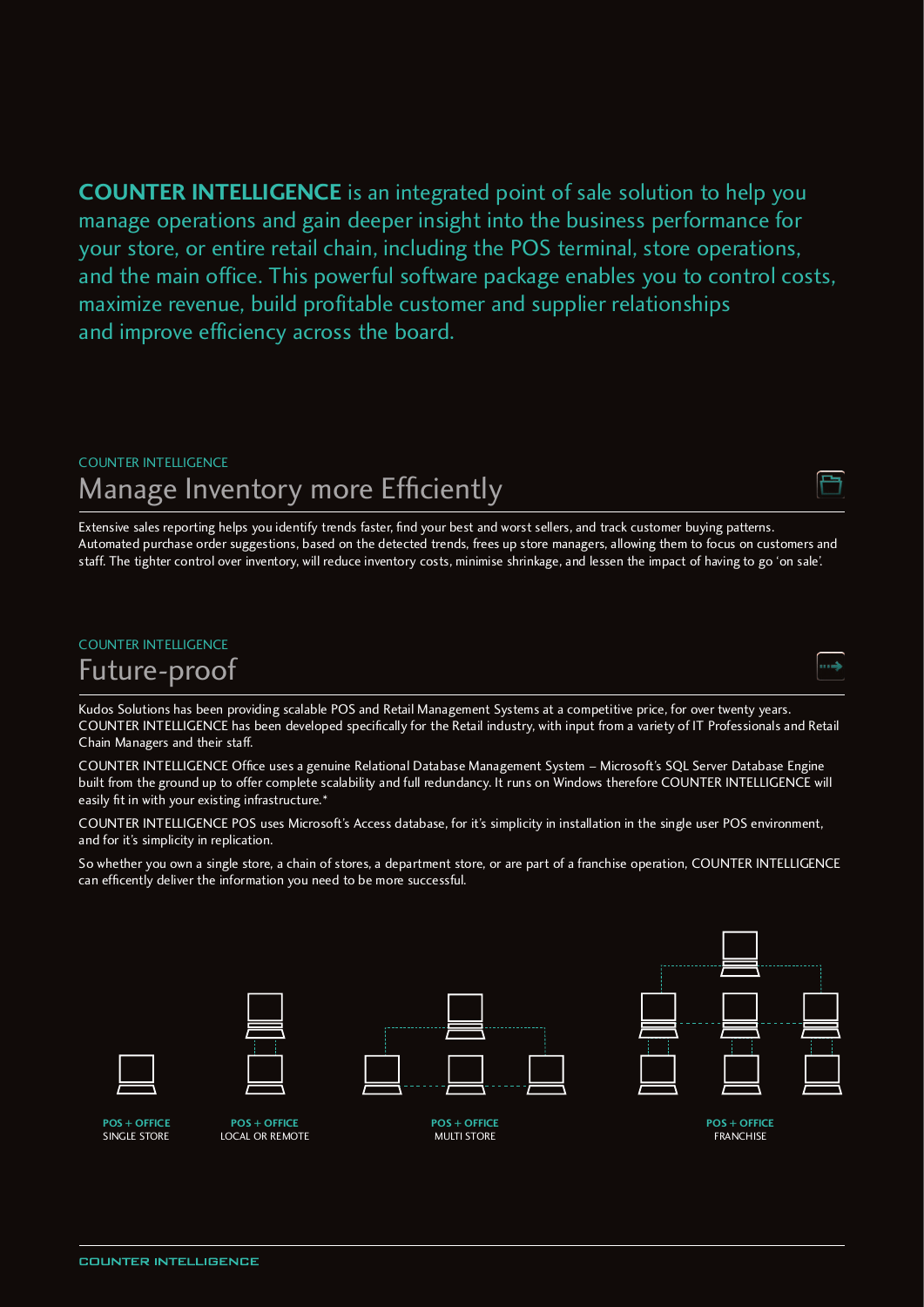

## COUNTER INTELLIGENCE Up to date and accurate Information from 'THE COMMUNICATOR'



A vital feature that sets COUNTER INTELLIGENCE apart from other Software products is its unique replication technology, The Communicator. This unique feature carries data across the network and the Internet, at intervals determined by you. This means there is only one point of entry to your Counter Intelligence System, (Office or Pos) with replication automatically distributing Inventory, Layby, Loyalty Customer, Gift Voucher, Account Customer, Supplier, and Salesperson information to, and from all stores.

COUNTER INTELLIGENCE offers complete Network/Internet redundancy. If any part of the network goes down, COUNTER INTELLIGENCE Office, and POS will simply carry on trading, holding their transactions in the most appropriate place. Once the network is restored, 'The Communicator' will automatically process all stored transactions to the Head Office, and then back out to all stores.

The benefits from this technology are timely and accurate information, everywhere in your enterprise, thus eliminating lost sales, and maximizing return on investment.\*



### COUNTER INTELLIGENCE Superior Customer Service

Snappy point of sale reduces customer waiting times at the counter. The integrated loyalty program grants automatic points rewards, or customer discounts, the choice is yours. Knowing customer buying patterns will ensure the right stock is available at the right time, in the right store. Call up receipt and payment records of past transactions with ease. Display pictures of inventory in stock, or on order, on the main POS screen, or on a second 'customer display'. Reports on customer traffic flows will mean the correct staffing levels are maintained, so that you offer a high level of customer service. Improve marketing impact with target mailings to customers special interests and buying patterns.